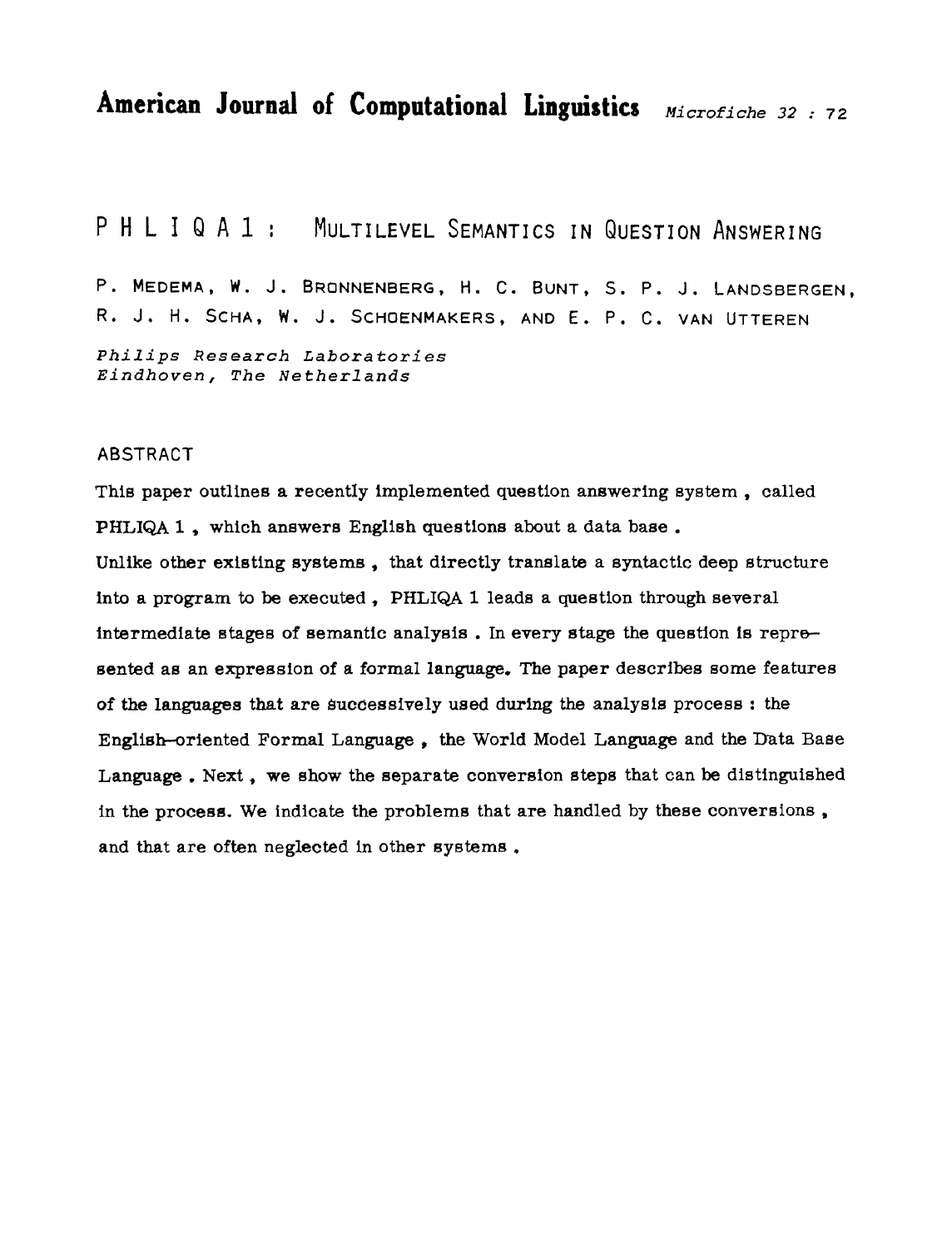### **1.** Introduction

PHLIQA 1 is an experimental system for answering isolated English questions **about** a **data base** . **We have singled this out as** the central **problem of** queation answering, and therefore postponed the treatment of declaratives and impera**tives** , **as well aa the analyak** of **discourse** untll **a** later vereion of the **system** . **The data baee is about** computer installations in **Europe** and their users . **At the moment,** it is small and **resides in core-** but its **structure and** content are **those** of **a** realistic Codagyl format **data base on disk** ( CODASYL **Data Base Task Group** [ **1971** 'J )

**Only one module of the system** , the **wevaluation** componenVT , would **have** to **be**  changed in order to handle a **'real''** data base.

## **2, PELIQA 1** ' **e top level design**

Like other recent QA systems (e.g. Petrick [1973], Plath [1973], Winograd 1 **1972** ] , **Woo&** [ **1972** ] ) , **the** PHLIQA **1 system** can , **on the most global level** , **be divided** into **3 parts** ( **aee** fig. **1** ) :

-- **Underetandtng the question** : Translating the **question** into **a** formal **expreesion which represents its** meaning **with respect to the world model of** the - **Computing the answer** : **Elaborating this expreseion** , **thereby** finding the

**answer,** it **is repreeented in the system' s** internal formalism.

-- **Formulating the answer** : **Translating this answer** into **a** form that can **be**  more **readily under8 toad** .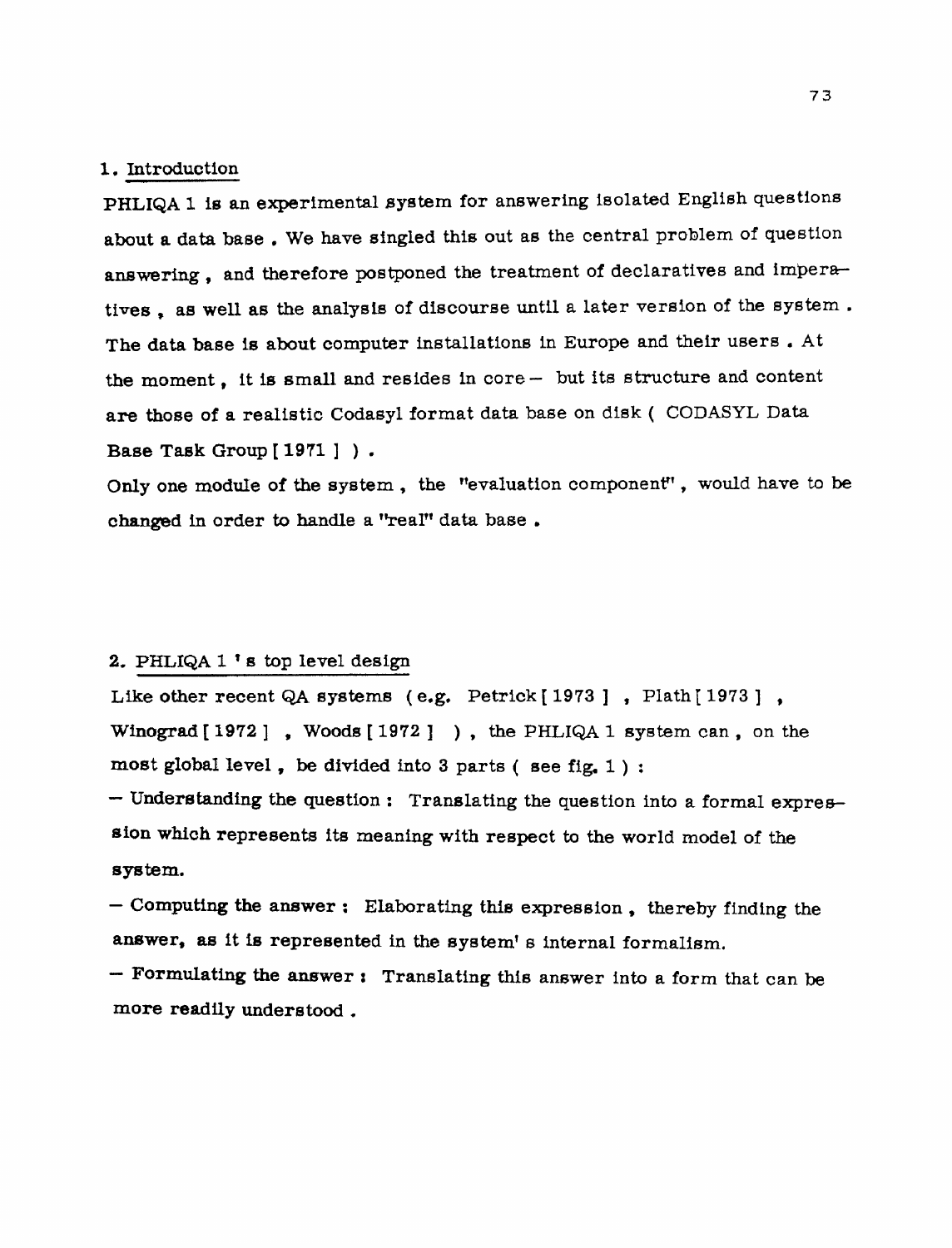

**answer in external format** 

**Fig** . **1. Global subdivision of PHLIQA 1,** 

**The interface between the Question understanding component and the Answer Computation component 1s a** formal **language** , **called the** World **Model Language**  ( **WML)** . **Expressions of** this **language represent** the meaning **of questions with respect to the world model of the system. Its constants correspond to the concepts** that **canstitute** the **universe** of discourse . **The language is independent of the input**  language that **ie udled** ( **in this case English)** , **and also independent of the storage structure of the data base.**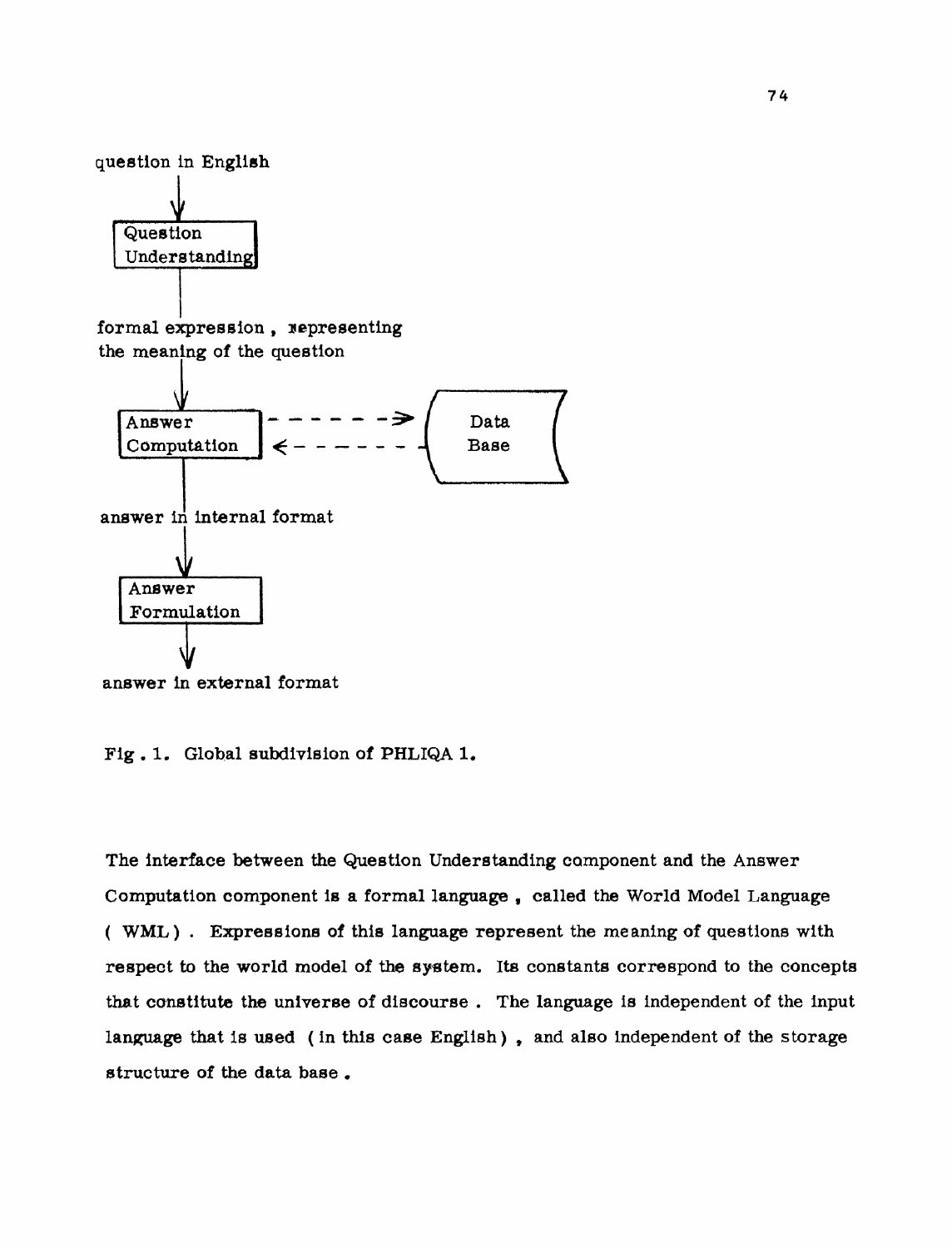If we now look at a further subdivision of the components, the difference between **PHLIQA 1 and other systems becornea** apparent . Both **above and below** the World **Model level, there is an** intermediate **stage of analysis** , characterized **by** <sup>a</sup> formal **language** , **resp** <sup>r</sup>

- The English-oriented Formal Language ( <code>EFL</code> ), which contains constants that **correspond** to **the terms of English, This language is wed to** represent the **"** semantic deep structure " of the question. That divides the Question Understanding component into two successive subcomponents :
	- **a. Constructing an** EFL **expression** . **using only linguistic knowledge** .
	- **b, Translating the EFL expression into a WML expression,** by taking knowledge about the structure of the world into account.
- The **Data Base Language** ( DBL ) , which contains conatants that correspond to **data base primitives** . ( **The World Model constants do** not **correspond to data base primitives**, because we want to handle a " realistic " data base: **one** that **was designed to be stored efficiently** , **rather** than to reflect **neatly** the **structure of the world** . )

**This splits the Answer** Computation component into **two successive** subcomp\* **nenta** :

- **a. Translating** *a* **WML expression into a** DBL expression taking **knowledge abut** the **data base structure** into **account,**
- **b.** Evaluating the DBL expression.

The set-up of the system that one arrives at in this way, is shown in fig. 2.<br>In section 3, we say something more about  $PHLIQA'$  s formal languages in **general** . **How** the **three succeesive translation modules are further divided** into smaller modules, called "convertors", is discussed in the sections  $4$ ,  $5$  and  $6$ . **Section 7 treats the evaluation component** . **The Answer Formulation component is very primitive** , **and will not be considered further** .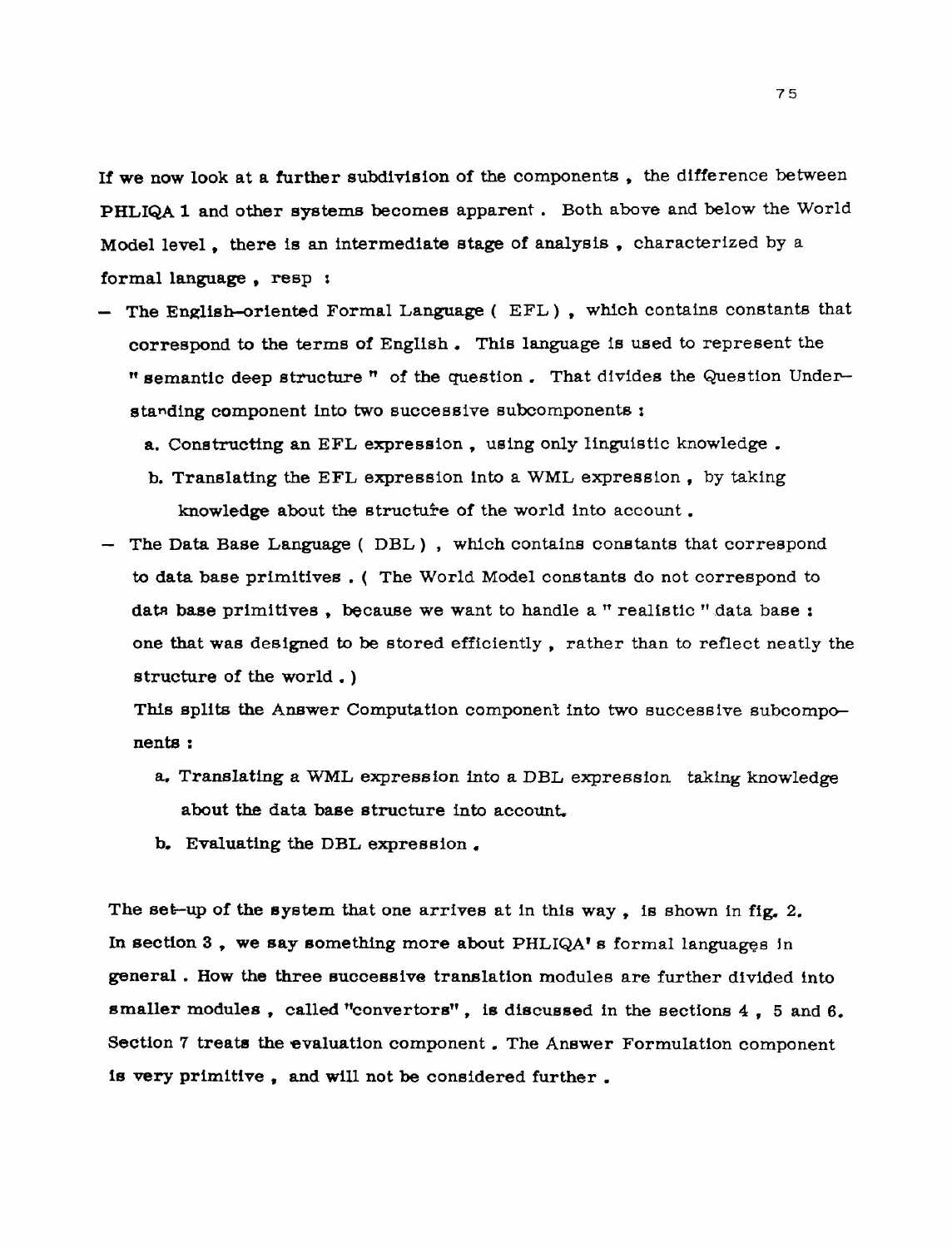

Fig. 2. PHLIQA 1 's main components.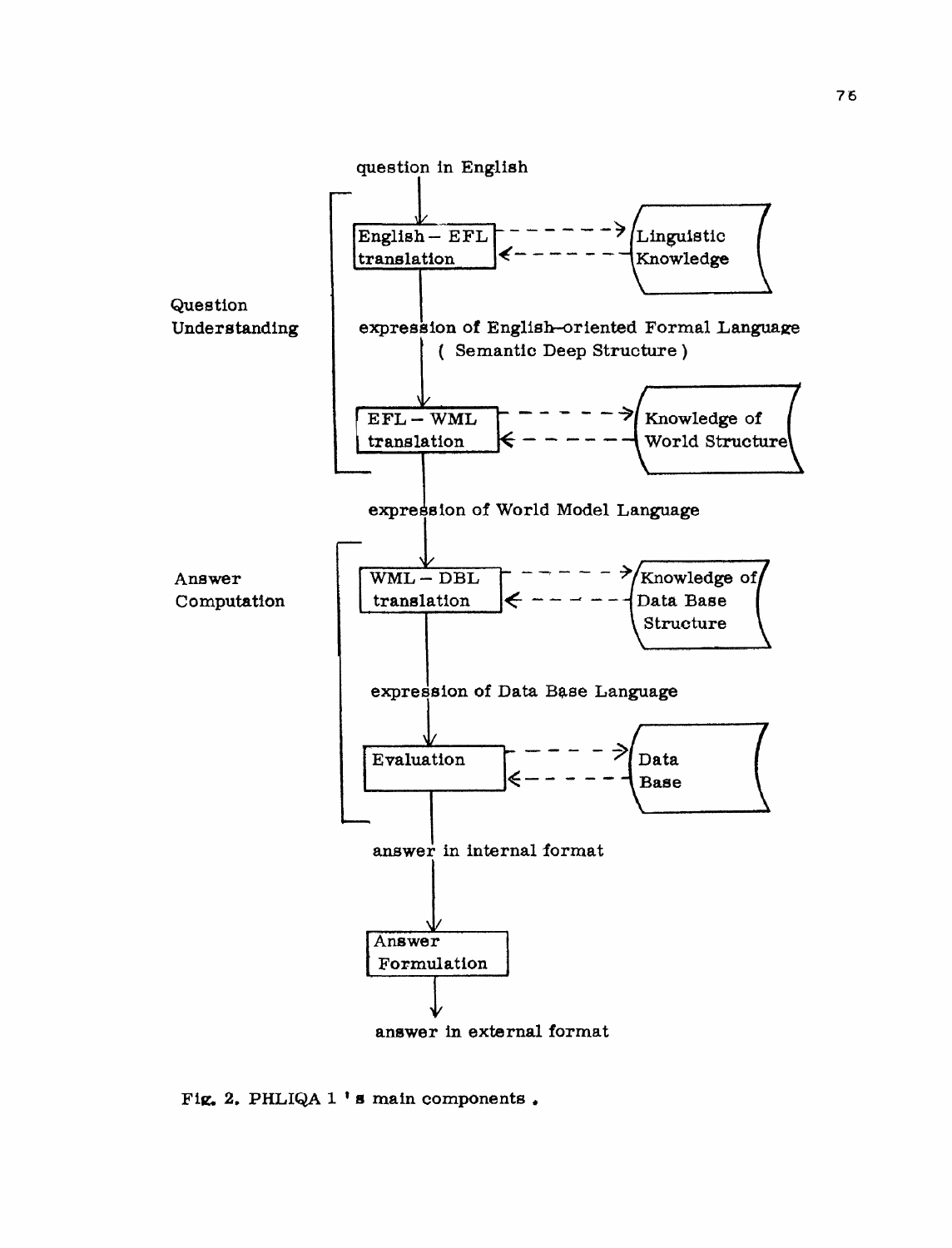#### 3. PHLIQA 1's formal languages

# $3.1.$  Syntax

The three PHLIQA languages (the English-oriented Formal Language, the World Model Language and the Data Base Language) have largely identical syntactic definitions. As pointed out already, their most important difference is in the constants they contain. They share most, but not all, syntactic constructions.

PHLIQA expressions are " trees " that consists of terminal nodes ( constants and variables) and syntactic constructions. A syntactic construction is an unordered collection of labeled branches, departing from one node. The branches of a PHLIQA " tree " can converge to a common subtree. Using a system of semantic types, the syntax of a PHLIQA language defines how expressions can be combined to form a larger expression. For every syntactic construction, there is a rule which specifies :

- What the semantic types of its immediate sub-expressions are allowed to be.

(There is never a restriction on the syntactic form of the sub-expressions.) - How the semantic type of the resulting expression is derived from the

semantic types of the immediate sub-expressions.

Given the types of the elementary expressions ( the constants and variables), this defines the language. (Sources of inspiration for the syntax of our formal languages were the Vienna Definition Language (Wegner [ 1972 ]), and a formulation of Higher – Order Logic by J.A. Robinson  $[1969]$ .) Some simple examples of semantic types are the following: A constant representing a single object has a simple type. E.g.,  $"6"$  has the type " integer ". A constant representing a collection of objects of type  $\alpha$ has a type of the form  $\langle \alpha \rangle$ . E.g., " companies " has the type " $\langle$  company $\rangle$ ". " integers " has the type " $\langle$  integer $\rangle$ ".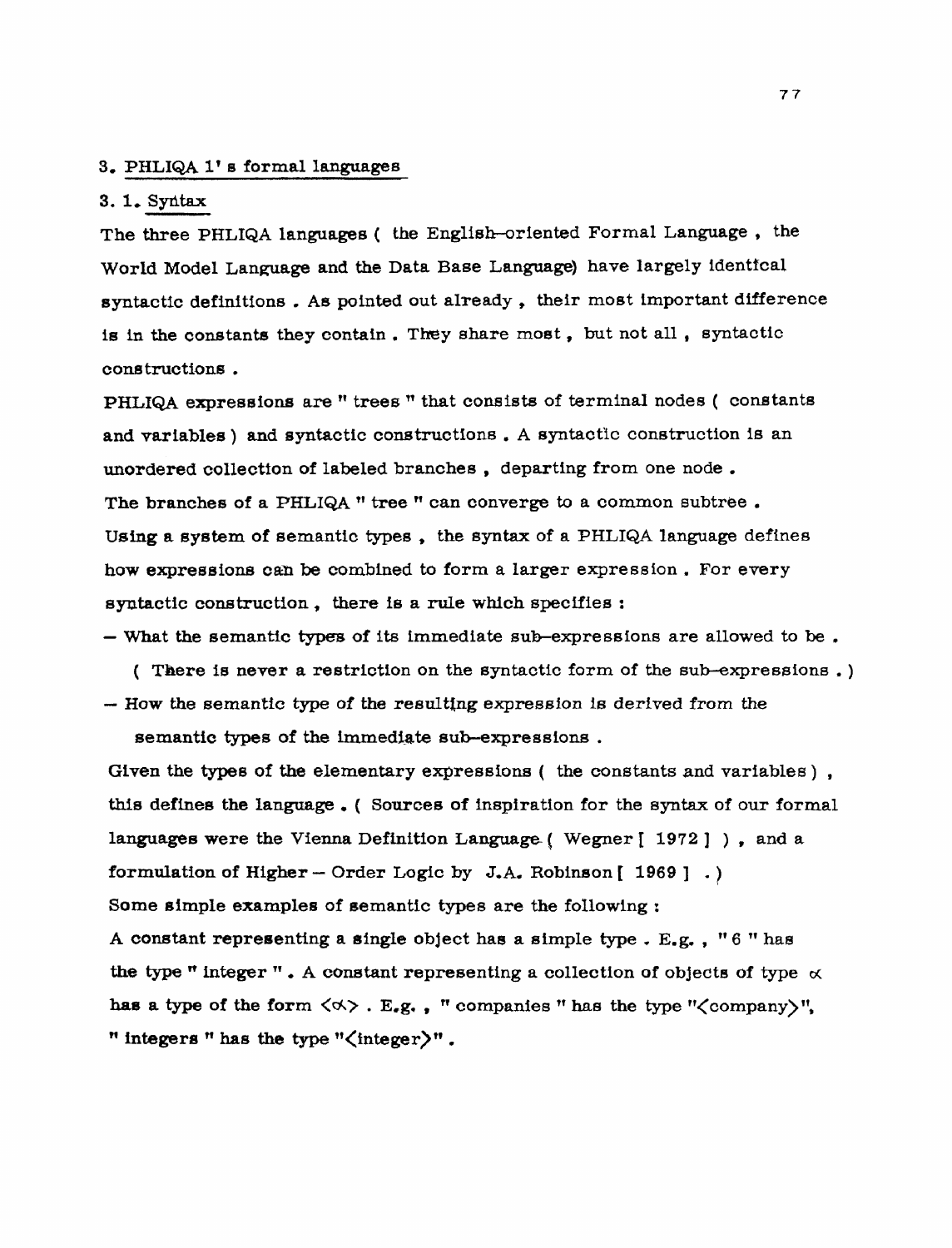A constant representing a function that can have arguments of type  $\chi$  and **values of type**  $\uparrow$  has the type  $\check{\sim}$   $\uparrow$   $\uparrow$  . **E.g.**, the function "**f**-company-sites " has the type " company  $\rightarrow$   $\langle$  site)", the function " **f**-sum " has the type  $"\times\text{integer}\right)\rightarrow\text{integer}''$ .

The syntactic rule for the construction " function - application " could state that **the emreasion** 



**is well** – **formed if**  $T_2$  is a **well**-formed expression of type  $\ltimes$  and  $T_1$  is a **well** – **formed expression of type**  $\alpha \rightarrow \beta$  **, where**  $\alpha$  **and**  $\beta$  **may be** any type ; the whole expression then has the type  $\beta$ 

**The PHLIQA languages** contaln **a wide variety of syntactic constructions** , **e,g. constructions for different kinds of quantification** , **for selecting elements from a list, for reordering a list, etc** ,

#### **3. 2, Semantics**

**The** PaIQA **language8 have a formal semantics which recursively defines the values of the expressions, This definition assumes as primitive nations the denotatian~ of the conetants** of **the language** : **function** - *constants* **denote**  procedures, and the other constants denote value – expressions. This means **that if we know** the **denotations of the constants occurring in an expreesion** , **the value of the expression fs defined by the semantic rules of the language** , **For**  tb Data **Base Language** , **we indeed know the denotations of the constants** ; **what we call the data base is nothing but the implementation of the** " **primitive procedure8** ", **t e.** : **the procedures corresponding to DBL functions** , **and**  the procedures for finding the value – expressions of the other DBL constants.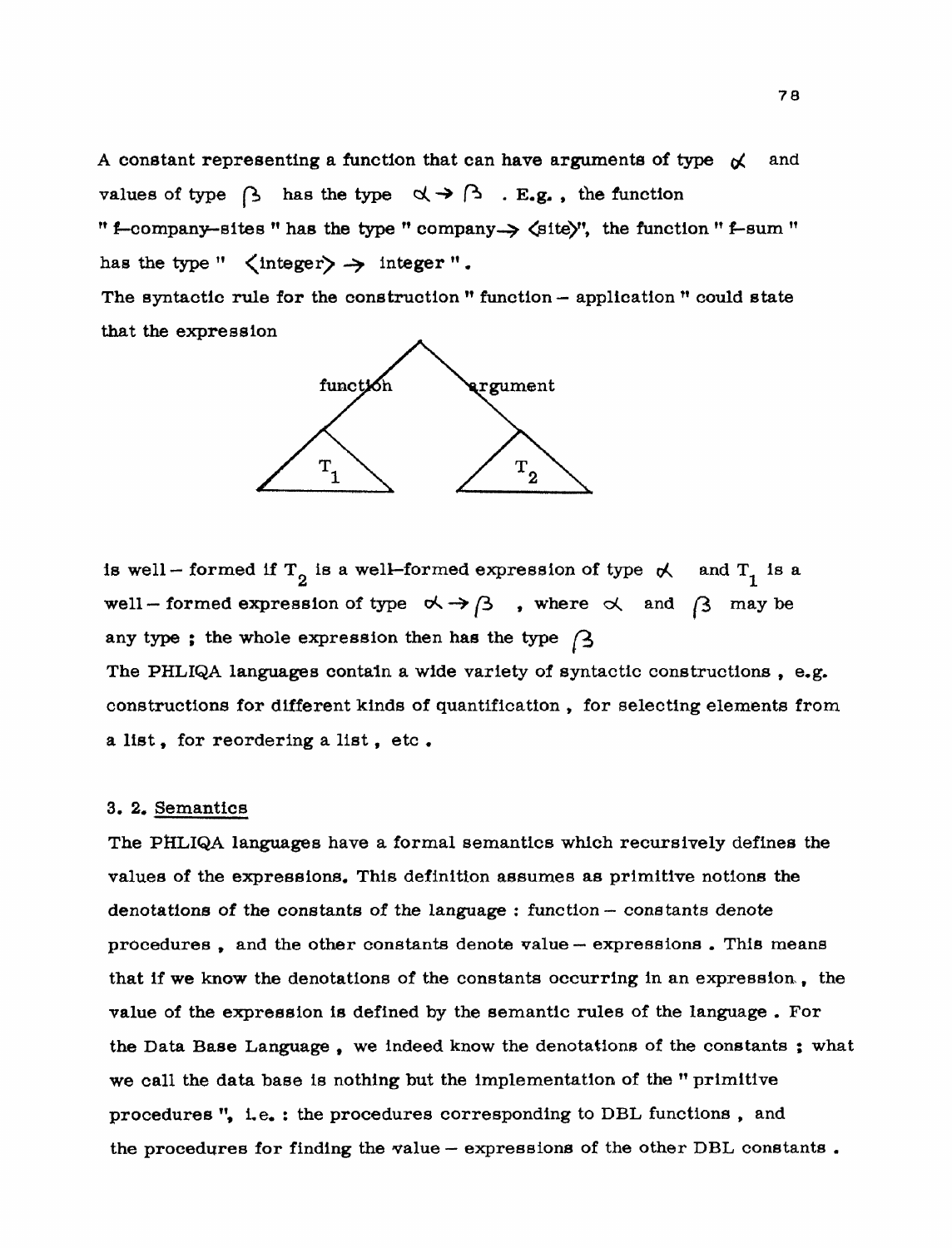**Therefore** , **the DBL expressione are actually evaluable** .

For **the World Model Language and the English-orientad Formal Language** , **such <sup>a</sup>data base does not exiat** , **but** one **could be imagined** . **We express thls by saying**  that the WML and EFL expressions are " evaluable with respect to a virtual data **base** 

**4, Constraction of the semantic deep structure of a question.** 

**As we have seen,** *the* **EnglfsMriented Formal Lmage differ8** from **the** other two languages in two respects :

**1, It has different constants** , **of'whieh the** most **important are <sup>t</sup>**

**a names of sets corresponding to noune** ( **e.g.** \* **computers** ") , to **verbs** 

- ( $"$  **buy** situations") and to some of the prepositions
- $\left($   $\pi$  in place situations  $\pi$ ).

**b. grammatical functions** *t* **subject, object, etc** .

**2,** It **Borne different constructione** . **Here** the **most striking difference is that EFL conekuctinns contain eemantic and syntactic featurea** . **The semantic features influence the formal semagtfca of** the constructlorn ( **e,g, the definitenees or indefiniteness of a** noun **phrase influences the choice of the kfnd of quantification for that noun phrase** ) . **The syntactic features only play a role during the tranaiormatian process** from **English to EFL** .

It should be noted that in general two synonymous sentences need not be represented by the same semantic deep structure in EFL. For example, the synonymy of **<sup>A</sup>buys B** from **C and C sells B** to **A is not accounted for at tbia level** . **Hwever ,at the level of** the **World Model Language** synonymous **sentences are mapped onto equivalent** ( **not necesaarilg identical** ) **WML emrerssr iom** . **The construction of the semantic deep** structure **in EFL consists of three** main **phanes** r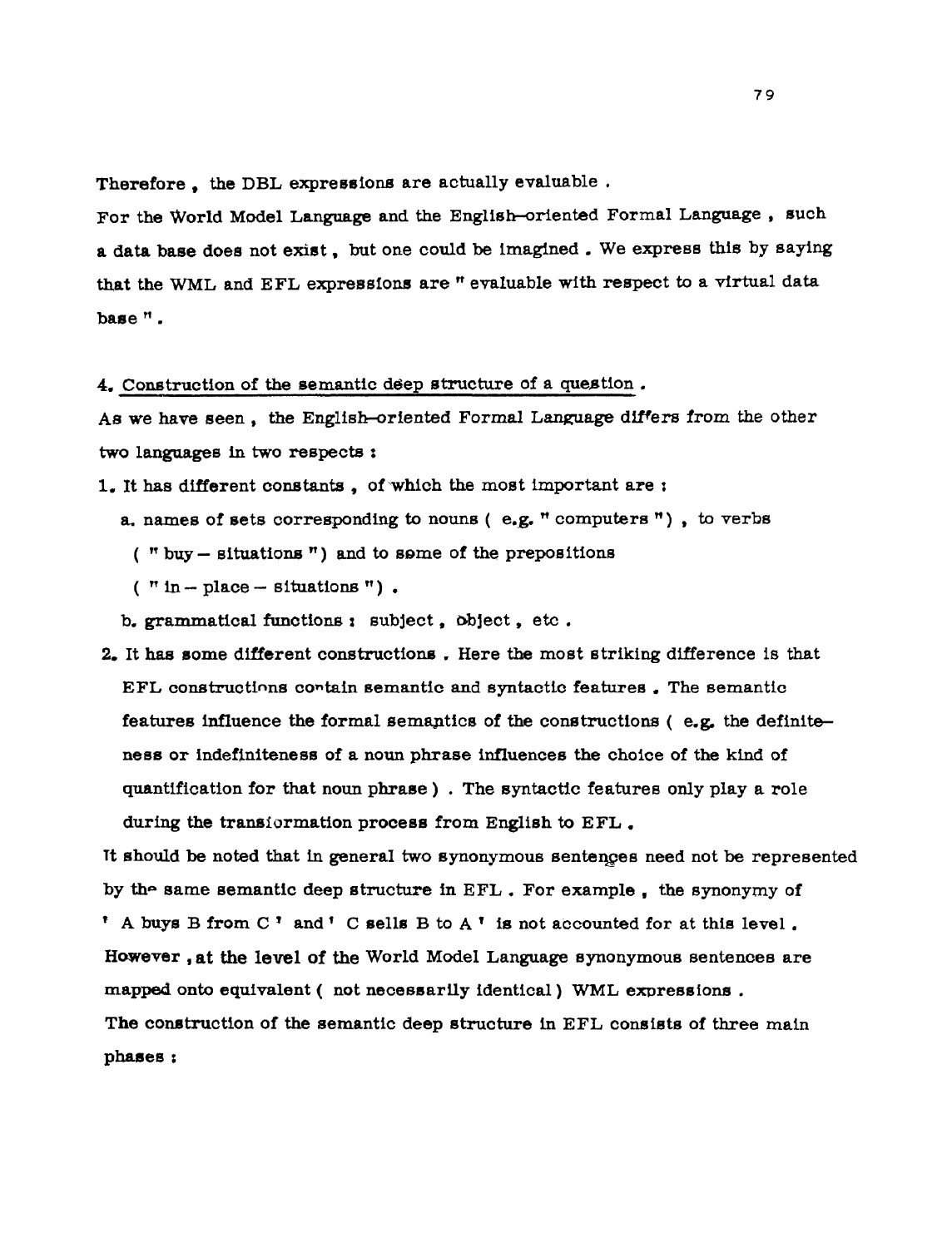**phase 1:** a **lexicon** , providing for each **word** one or more interpretations , represented by pairs (  $\text{CAT}_{i}$  ,  $\text{SEM}_{i}$  ), where  $\text{CAT}_{i}$  is a syntactic category and SEM<sub>1</sub> an EFL expression.

**phase 2: a set of rules that enables to combine the sequence of pairs (** $CAT_i$ **,**  $SEM_i$ **),** corresponding to the original **sequence** of words , into **higher** level categories and more complex structures, until we have ultimately the pair ( SENTENCE, SEM<sub>g</sub>), where SEM<sub>a</sub> is the EFL expression for the complete sentence. **A** rule **of phase** 2 **is a** combination of a context free rule and a set of rules on EFL **expressions** , that show when and **how** a sequence of pairs

$$
(\text{CAT}_{1}, \text{SEM}_{1}), \ldots, (\text{CAT}_{k}, \text{SEM}_{k})
$$
  
can be reduced to a pair (CAT<sub>R</sub>, SEM<sub>R</sub>).  
The general format of these rules is :  
– context free reduction rule :

$$
CAT_{1} + \dots + \dots + CAT_{k} \rightarrow CAT_{R}
$$

- **EFL rules** :

```
\begin{bmatrix} \textrm{COND}_1 : \ldots : \ldots : \ldots \\ \textrm{ACTION}_1 : \ldots : \ldots : \ldots \end{bmatrix}. . . . . .
```
 $\begin{bmatrix} \text{COND}_n : \dots : \dots \\ \text{ACTION}_n : \dots : \dots \end{bmatrix}$ <br>The CONDi's are conditions on the EFL expressions SEM<sub>1</sub>, ..., SEM<sub>k</sub>. The ACTION<sup>'</sup> is show how a new EFL expression SEM<sub>R</sub> can be constructed with the help of  $SEM_1$ , ...,  $SEM_k$ . The rule is applicable if at least one of the conditions COND<sub>1</sub> is true. Then SEM<sub>R</sub> is constructed according to ACTION<sub>1</sub> and the sequence of pairs is reduced to ( $CAT_{D}$ ,  $SEM_{D}$ ). If more than one of the  $R$ <sup>,  $GL_{m}R$ </sup> COND<sub>1</sub> is true, we have a local ambiguity.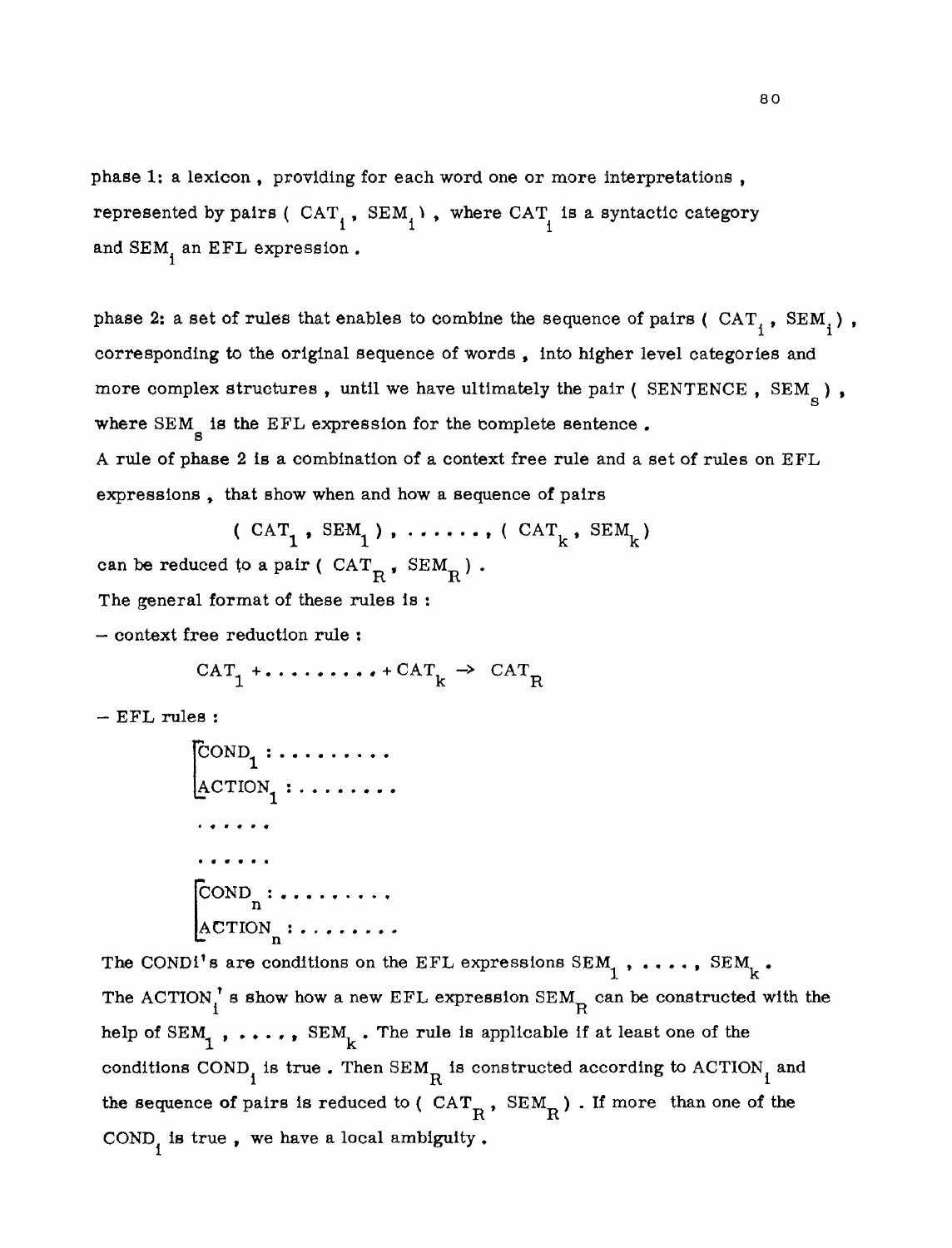**phase 3: transformation rules that transform the semantic surface structure** into an EFL expression that is called the semantic deep structure. These transfor**mation rules handle aspecte of meaning** that **could not be resolved** locally , **during phase 2. This applies** for **Instance to anaphoric references and elllptic clauses**  in comparative constructions.

**A ~impler example is the specification of the subject in a clauae like** ' **to uee a computer** ', **The eemantic surface structure of this clause means:** there **is <sup>a</sup> use-situation**. with some computer as its object, and an unspecified subject  $\cdot$ . Phase 2 can be said to 'disambiguate' this expression in a context like ' **when did Shell start** to **qe a computer** 3 .

**A transformation specifies the subject of the use-situation as Shell** '. This **transformation would not apply** if **we had** the **verb propose instead of** start ' .

**The condition8 of phase 2 and phase 3** contain a **rkhortcuV' to** the **world** model1 the **semantic types of** the **world model interpretations of** the EFL congtants **are inspected in order** to **avoid the construction of semantic deep e tructures** that **have no interpretation in the world model** . This **blocks** many unfruitful **parsing paths.** 

# **<sup>5</sup>**. **Translation from semantic deep structure to unambiguous World Model Language expression**

**The translation from a semantic deep structure** ( EFL **expraseion** ) into **an** un**arnbiguoua World Model Language expmsarion proceeds in 3 phases1** 

**phase 1s Translation from EFL expression Into ambiguous** WML **expression. <sup>b</sup>tbls phase** , **traneformations are applied which replace expressions containing**  EFL constants by expressions containing WML constants . Their most conspio**uous effect is the elimination of "situations" and "grammatical functions".** It is

81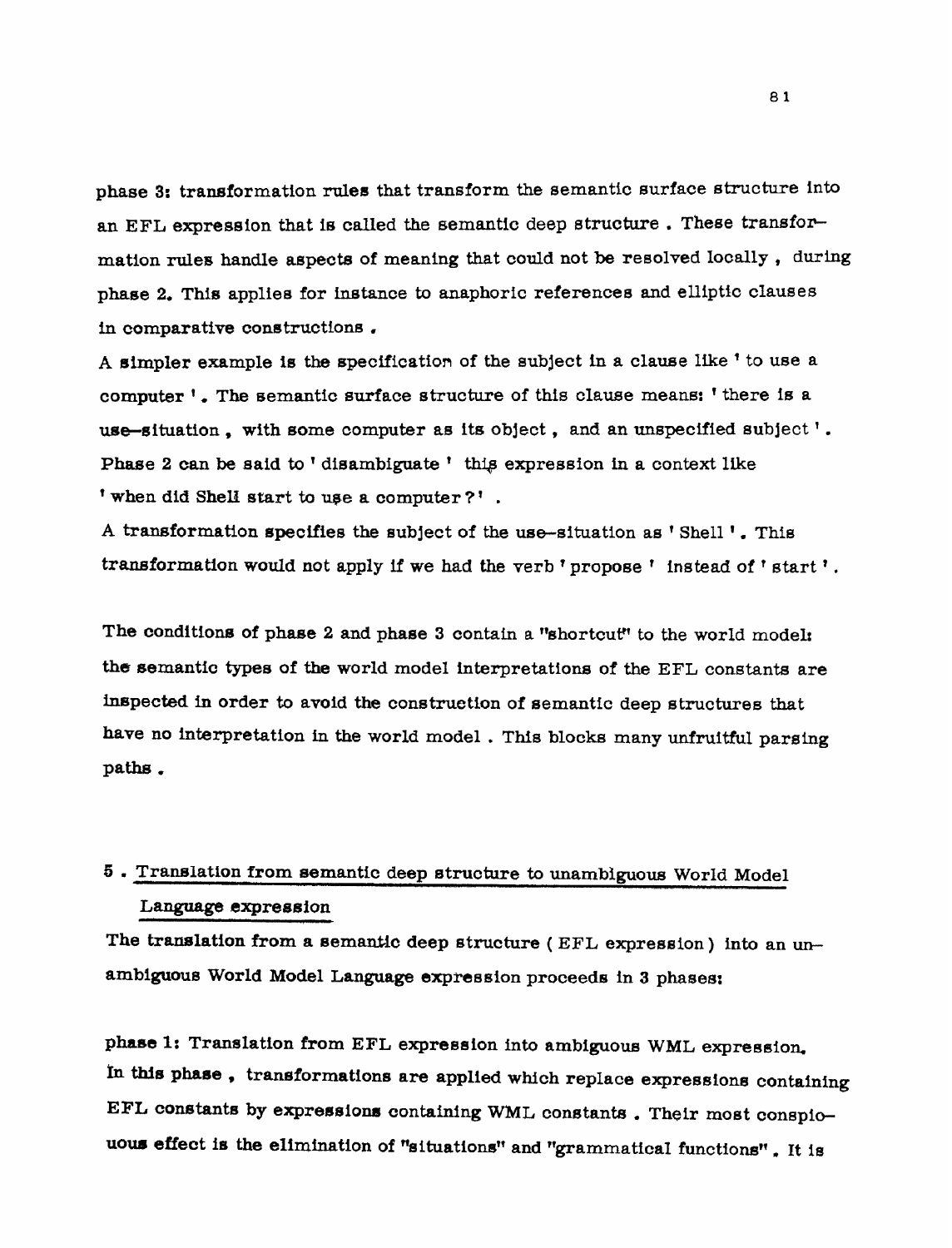**important to note that the resulting expreseion** often **contains several "ambiguous constantsW, These ariae from polyeemous brms in English** r **words that have a "range1? of posaible** meanings . **Such terms lead now to expressions with**  ambiguous constants: constants that stand for a whole class of possible "instan**cesT'** . **An expression containing such constants** , **stands for the class of wellr formed expressions that can be generated by 'Ymtantlating" the** ambiguous **cow stants** .

**phase 2% Disambiguation of quantification^** .

**Many sentences are ambiguous with respect to quantification** , **<sup>E</sup>.g** . Were **the largest 3 computers bought by 2 French companies** ? **can either ask whether there are 2 French companies such that they both bought each of these computers** , **or, perhaps more plausibly** , **it can ask whether there are 2 French companies such** that **together they bought these computers** . **Until thie stage** in **the process** , **the representation of such questions contains constructions which stand for both interpretatiow at once** . **But now that the**  system' **8 assumptions about the structure sf the world are reflected** In **the expression, some such interpretations may be ruled out as implausible** , **because they would lead to the same answer** , **independent of what the atate of affairs in the world is** . **<sup>E</sup>,g** ., **the first interpretation of the above example question has the value 'YalseW** , **independently of the values of the constants in the expreaeion** . ( **Because the assumption that a computer can only be** bought **by one**  company was introduced by a previous transformation ) . Therefore, the second **interpretation is chosen,** 

#### phase 3: Disambiguation of WML constants.

**The ambiguous WML constants can be instantiated in a very efficient manner by using the semantic type system: The possible interpretations of an ambiguous comtant are severely restricted by the semantic types of the other constants that appear in it8 context,** 

82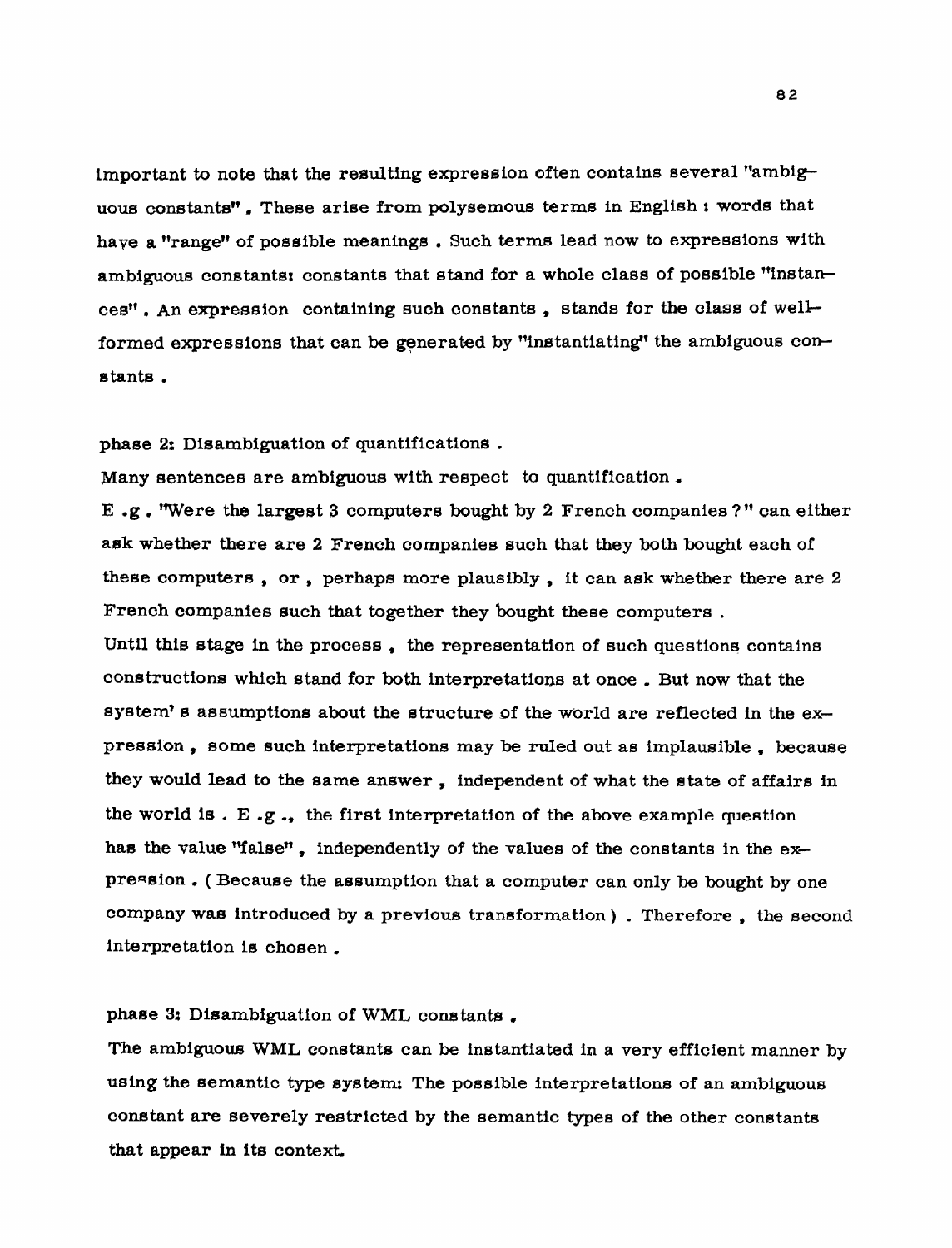# **6. Tramlation from World Model Lanwge expression** to **Data Base**

#### Language expression

**In the World Model Language** , **constants correspond to the concepts of the universe of discourse, In the Data Base Language, conatants correspond** to primitive **logical and arithmetical procedures and to primitives of the data base** . **The choice of these primitives was governed by coneiderations of efficiency, rather than by the wish to represent neatly** the **structure of the univeree of discourse. Therefore** , WML and DB contain different constants.

**The translation from a WML expression to the DBL expression that will be evaluated, proceeb in** three **stages** :

- **1, Paraphrase of the WML expression, in order to eliminate** \* **infinite notions** ". WML contains constants representing infinite sets or infinite continua, like **integer8** \* , \* **moaey~amounts and** ?' time **'l. Such comtants can not be directly or hidirectly represented in the data base** , **and hence have no** DBb **translation.** By paraphrasing the expression, the infinite notions can often **be elirntnated** .
- **2, Translation of** expressions **conklning WML constants** into **expressions** *con*   $taining DBL constants$ ,

**This tranalatlon** is **required by phenomena like the following** :

- **it Ls poasible that a class of objects is not represented explicitly in the data baee** , **while propertlee of ib elementa are represented indirectly, as properties of other** , **related objects** , ( **E.g.** , **cities do not occur in the PHLIC&Il data base** , **but their names are represented as the ciwnarnes of sites** . )

**A special case of this phenomenon ie the representation of a continuum by a class of discrete objects ( E.g., " core " is represented by " core memories** ") **<sup>t</sup>**

-- **objects may be represented more than once in the data base. E.g.** , **in the PHLIQA 1 database, the** flle **of computer users and the file of manufacturers**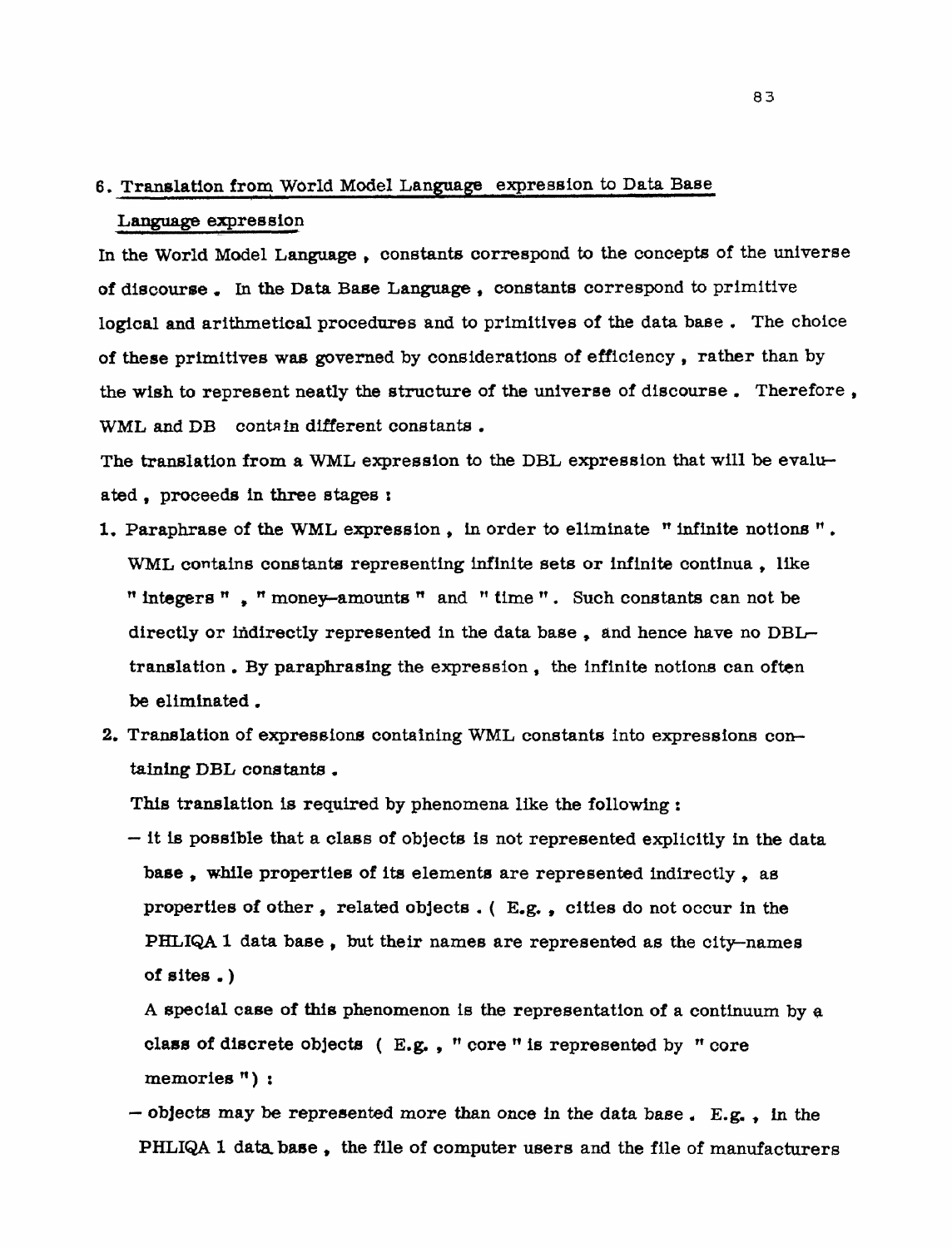**can** contain records **that** represent **one and** the **same** firm.

-- **the data** baee is more limited **than the world** model . Some questions **that**  can be **expreased** in WML **can** be **answered only** partially or not at all r the WML expression has no DBL translation. The present convertor detects **such expressions and can generate** a **message which** specifies what information **ia lacking** .

Examples of this **caae** are *r* the set '' integers '\* ( if the attempt of **the** previous convertor to eliminate it has been unsuccessful), and the "date-of-taking**out-of-use**  $*$  of a computer (which happens to be not in the data base).

3. Paraphrase of the DBL expression, in order to improve the efficiency of its evaluation .

**The** DBL expression produced by the previous **convertor** can **already** be evaluated, but it may be possible to paraphrase it in such a way, that the evaluation of **the** paraphrase expression is more efficient, **This** conversion is worthwhile **because** , even with our **small** data **base** , the evaluation **is often** the **most**  time-consuming part of the whole process ; **compared** to **thie** , the **time** that transformations take is negligible .

#### **7. The evaluation of a Data Base Language** expression

The value of a Data Base Language expression is completely defined by the semantic **rules** of the **Data Base** Language ( **see** section 3 . 2 . ) , and one **could** cohceive of an algorithm that **corresponds exactly** to **these rules** . For **reasons** of efficiency, the actual **algorithm** differs from such an qlgorithm in **some major respects** *<sup>r</sup>*

- $-$  in evaluating quantifications over sets, it does not evaluate more elements of the sat **than** ie **necessary** for **determining the value** of the **quantification** . - **if** ( **e-g. during** the evaluation of a quantification) , a variable **assumes** a new
- value , this **doe8** not **cause the,** re-evaluation of any subexpressions that don\* t **contain** this variable .

Currently, evaluation occurs with respect to a small data base in core. To handle a real data base on disk, only the evaluation of constants would have to change.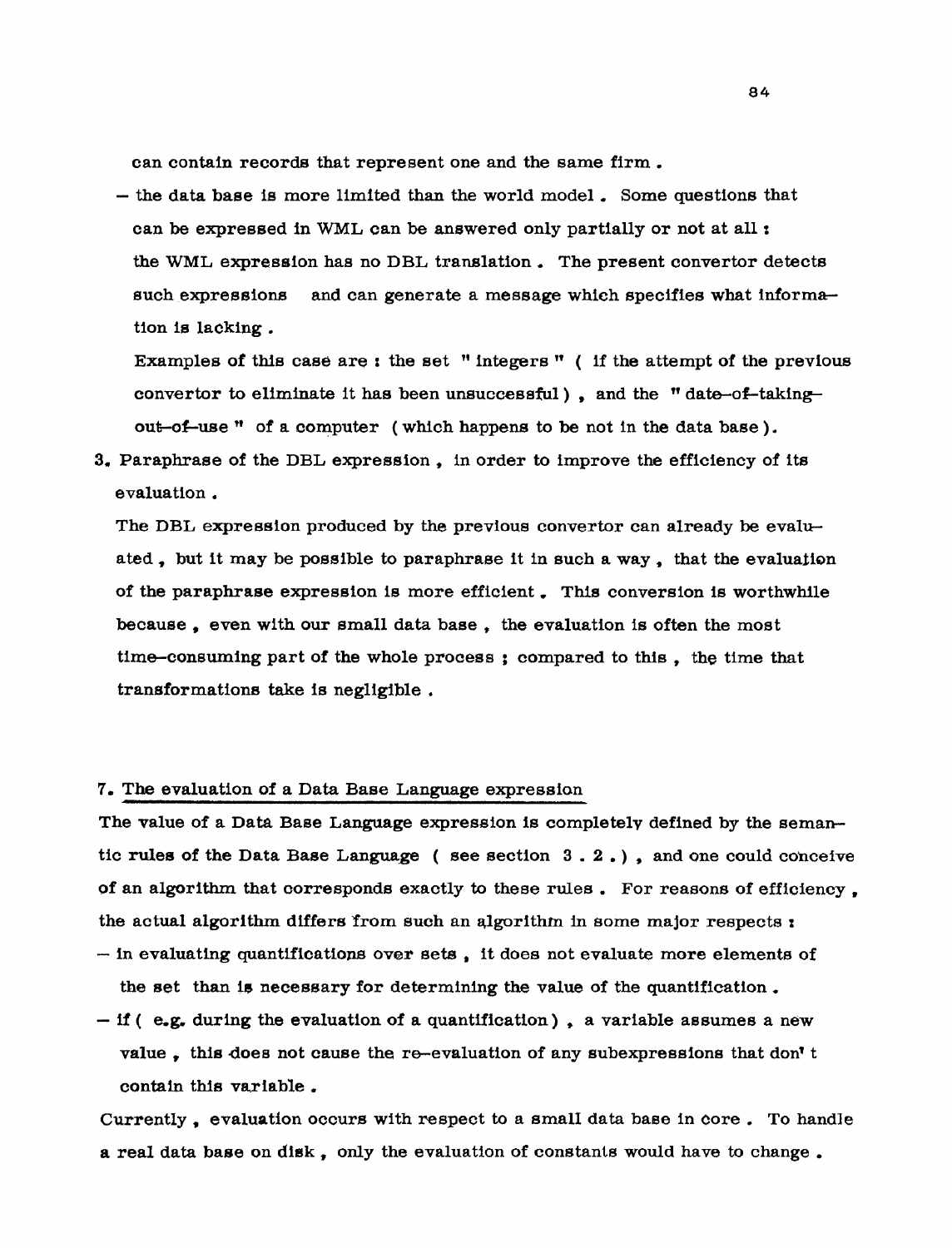# 8. PHLIQA 1's Control Structure

**The sections 4** thmugh **7 sketched what the basic modulea** of the system ( the **convertors** ") **do** . **We shall now make some very general** rernarh **about** the **way they were implemented** . **These** remark **apply to all** convertors **except** the **parser, whioh is described in some detail by Medema** [ **1975** ] .

**The convertors** can **be viewed as** functiong **which map an** input **expression** into a **set of zero or** more **output expressions** . **Such a** function **fa defined by a collection,** of **transformations** , **acting on subexpresslons of the input expression** . **Each** tr&aaformation consists of a condition and an action. The action is applied to a sub**expression if the condition holde** for it . **The** action can either be **a procedure transforming a subexpression to its " lower level equivalent " or it can be the decision <sup>n</sup>** this subexpression cannot be translated to the next lower level ". **"I1 convertore are implemented as procedures which** operate on the tree that **represents the whole question. The procedures cooperate in a " depth-first "** manner : a conversion procedure finds successively all interpretations that the input **expression haa** on **the** next **lower level** . **Far each of theae Interpretations** , **as soon as** it **is found, the next** convertbr **ie called.** If **no** interpretation can **be found,** a message giving the reason for this "dead end " is buffered, and control is returned **to the calling convertor** ,

**If the answer fs found,** it **is displayed. If** requested, **the** ayatem can continue **its search for more interpretatlorn** . **If the answer level is** not **reached** , it **displays the buffered message** from **the** " **lowest** " convertor that was **reached** ,

85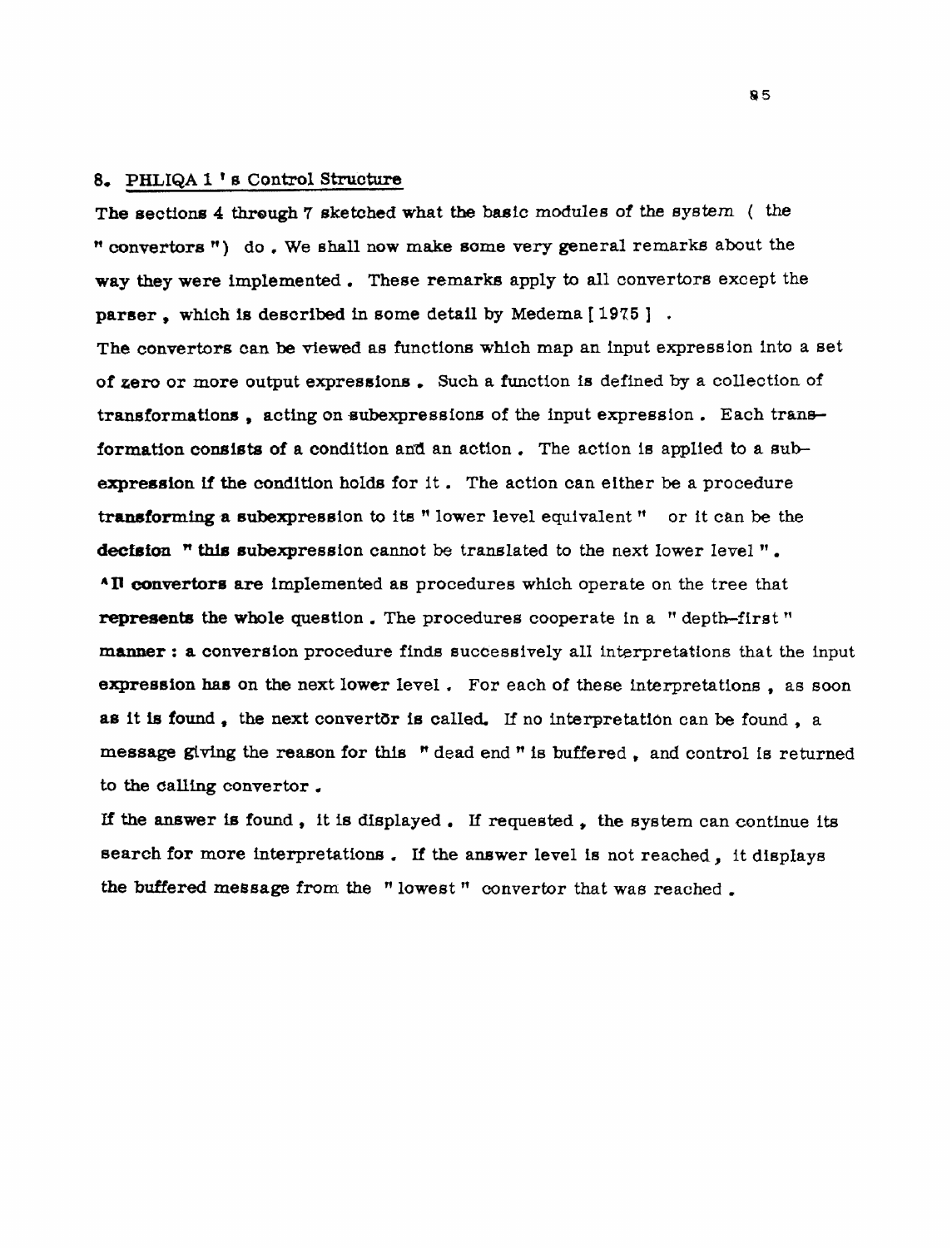## Colophon

The PHLIQA 1 **program** was written in SPL ( a PL/1 dialect) , and **runs under the MDS** time sharing **system** on the Philips **Pl.400** computer of **the** Philips Research Laboratories at Eindhoven .

The quantification-disambiguation phase of the EFL-WML translation, the efficiency-conVersion ( step **3** ) in the WML-DBL translation , as well as some parts of **the grammar** , are not yet part of the running system , though **the** convertors **are complekly coded and** the grammar is elaborately specified. **During the** design of **PHLIQA** <sup>1</sup>, the PHLIQA project **was** coordinated by Piet Medema . He and **Eric** van **Utteren** deaigned **the** algorithmic structure of the aye- $T$ he formal languages and related transformation rules were designed by Harry **Bunt** . Jan Landabergen and **Remko** Scha . Wijnand Schoenmakera deaigned **the** evaluation component. Jan Landsbergen **wrote** a grammar for an extensive subset of English All **author6 were** involved in **the** implementation of the system . During the design of PHLIQA 1 , exteneiva discussione with members of the SRI Speech Understanding team have helped us in making our ideas more explicit.

#### References

|                                              | CODASYL Data Base Task Group                                 |
|----------------------------------------------|--------------------------------------------------------------|
|                                              | April 71 report. ACM, New York, 1971.                        |
| P. Medema                                    | A control structure for a question answering system.         |
|                                              | Proceedings of the 4th International Joint Conference on     |
|                                              | Artificial Intelligence. Tbilisi, USSR, 1975. Vol. 2.        |
| S. R. Petrick                                | Semantic Interpretation in the REQUEST system.               |
|                                              | Proceedings of the International Conference on Computational |
|                                              | Linguistics, Vol. 1, Pisa, 1973.                             |
| W. J. Plath                                  | Transformational Grammar and Transformational Parsing in     |
|                                              | the REQUEST system.                                          |
|                                              | Proceedings of the International Conference on Computational |
|                                              | Linguistics, Vol. 2, Pisa, 1973.                             |
| J. A. Robinson                               | Mechanizing Higher-Order Logic.                              |
|                                              | In : B. Meltzer and D. Michie (eds.),                        |
|                                              | Machine Intelligence 4, Edinburgh University Press, 1969.    |
| P. Wegner                                    | The Vienna Definition Language.                              |
|                                              | Computing Surveys, Vol. 4, no. 1, 1972.                      |
| T. Winograd                                  | Understanding Natural Language.                              |
|                                              | Cognitive Psychology, Vol. $3$ , no. $1$ , 1972.             |
| W. A. Woods, R. M. Kaplan and B. Nash-Webber |                                                              |
|                                              | The Lunar Sciences Natural Language Information System :     |
|                                              | Final Report. BBN, Cambridge, Mass. 1972.                    |